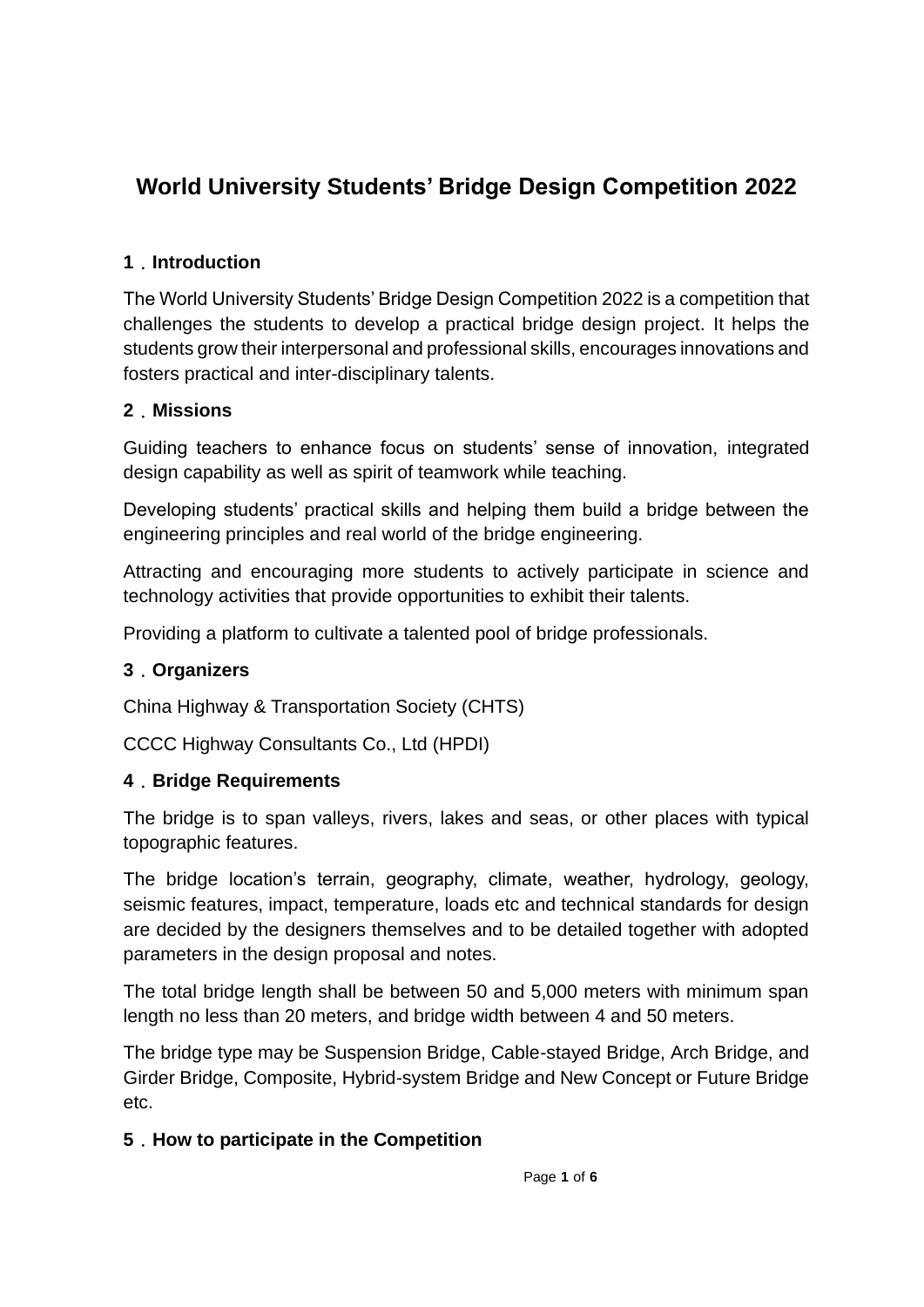5.1 Audience For This Competition

The university/college students.

5.2 Participation Requirements

A team or individuals.

The design must be sealed/stamped by university (department) of each team member, if any.

The project team can be formed by different schools and disciplines with members no greater than 5.

The Maximum two advisors, who are university employees, are allowed for one project.

5.3 Entry's Official Submission

Complete *Application Form for 2022 World University Students' Bridge Design Competition* and *Design Notes for 2022 World University Students' Bridge Design Competition*.

Entries should only be submitted in electronic format, form a compressed package, and send it to the designated email address.

There is no limit to the number of entries submitted by each participant. Each entry must be sent in a separate compressed packet.

The language of the entry is English or Chinese.

The entries will not be returned after submission and the designers should keep the manuscripts by themselves.

5.4 Key Dates

The deadline for entry submission is May 10, 2022.

5.5 Legal Issues

Copyright of the work belongs to the designer(s).

#### **6**.**Awards**

There will be prizes for special, first, second, third place and excellence award prize, as well as excellent instructor and outstanding organization awards.

The reward ranges from RMB 2,000 to RMB 30,000. The organization committee will organize a review committee to conduct comprehensive review and evaluation for the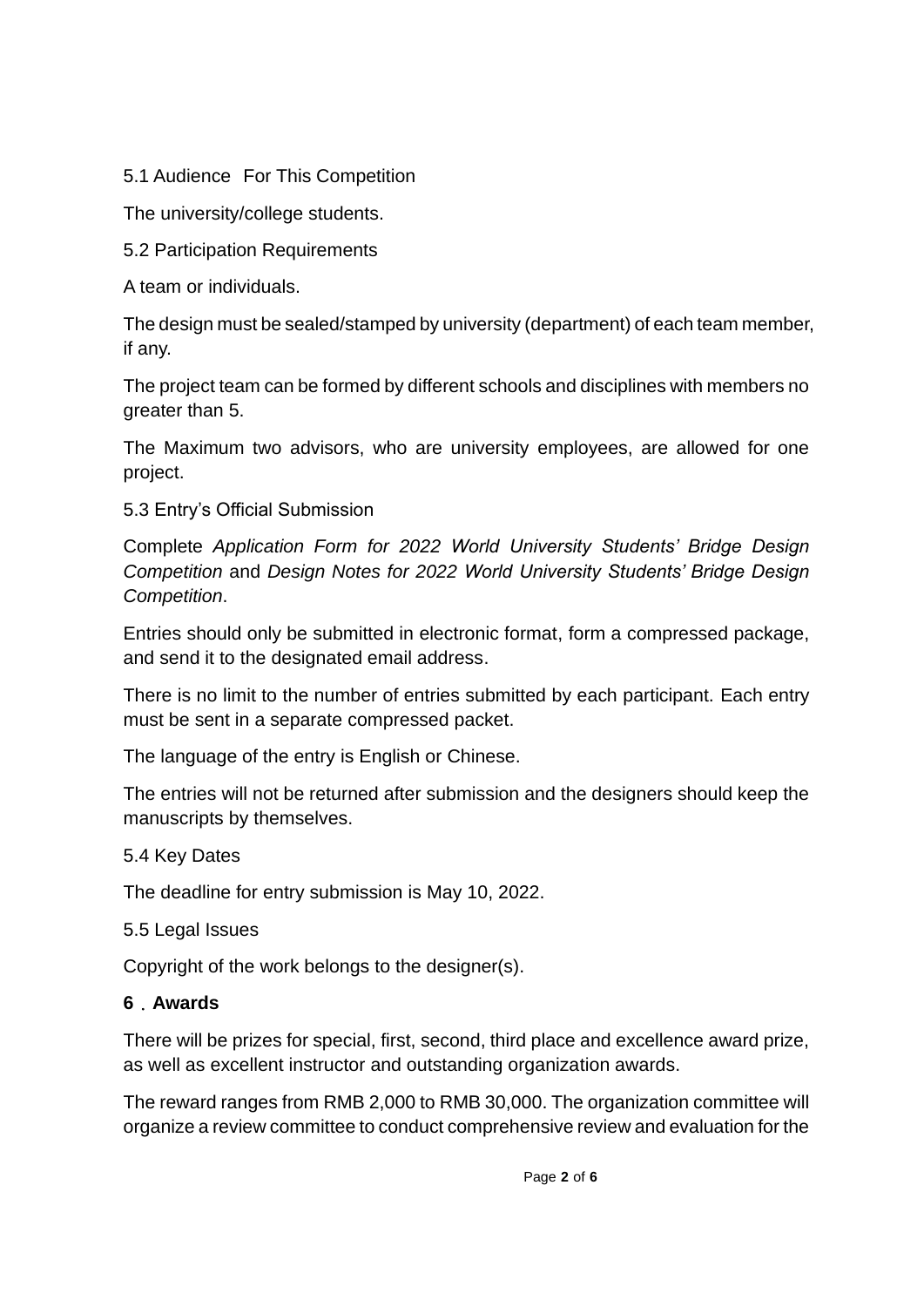entries in terms of the design purpose, concept, effect, and value etc.

There are two evaluation stages, preliminary and final evaluations in entry review.

### 6.1 Preliminary Review

The preliminary evaluation is in the form of the expert meeting.

The scoring is based on the 100-point system, which include design concept and environmental harmony (40 points), bridge structure system (30 points), design drawings, introduction to project and renderings (30 points). The scoring is classified as outstanding, good, pass, and fail.

### 6.2 Final Evaluation

The projects with top 10 scores are selected for final competition. Contestants will present their works (6 minutes), answer the questions (5 minutes). The judges will score each portion and select 1 special prize, 3 first prize and 6 second prize based on the scoring of each project.

The live finals will be held on a 10-point scale. The basic score is 8 points, and the other 2 score criteria are: whether the site introduction is highlighted and clear (1 point), and whether the site answer is concise, reasonable and accurate (1 point). The score is the sum of the base score 8 points and the field score with 2 decimal. If the identical scores occur, the expert group shall further review the projects and vote for a resolution, and the majority of votes shall prevail.

## 6.3 Award

The Final will be held in June of 2022. Detailed time and place will be announced separately.

For those top 10 final wining projects from abroad, the organizing committee will provide the flights to China for two people, and accommodation for two days (one student and one teacher) to participate in the final competition. The participants shall pay accommodation for any extra days they stay.

## **7. Contacts**

Please contact the undersigned for details:

**Tel**: +86-10 6428-8790

**Email:** gonglukepu@163.com

Welcome to join the QQ group chat with ID of **255068693** for more information and please send a question and submit the softcopy to the email: *gonglukepu@163.com*.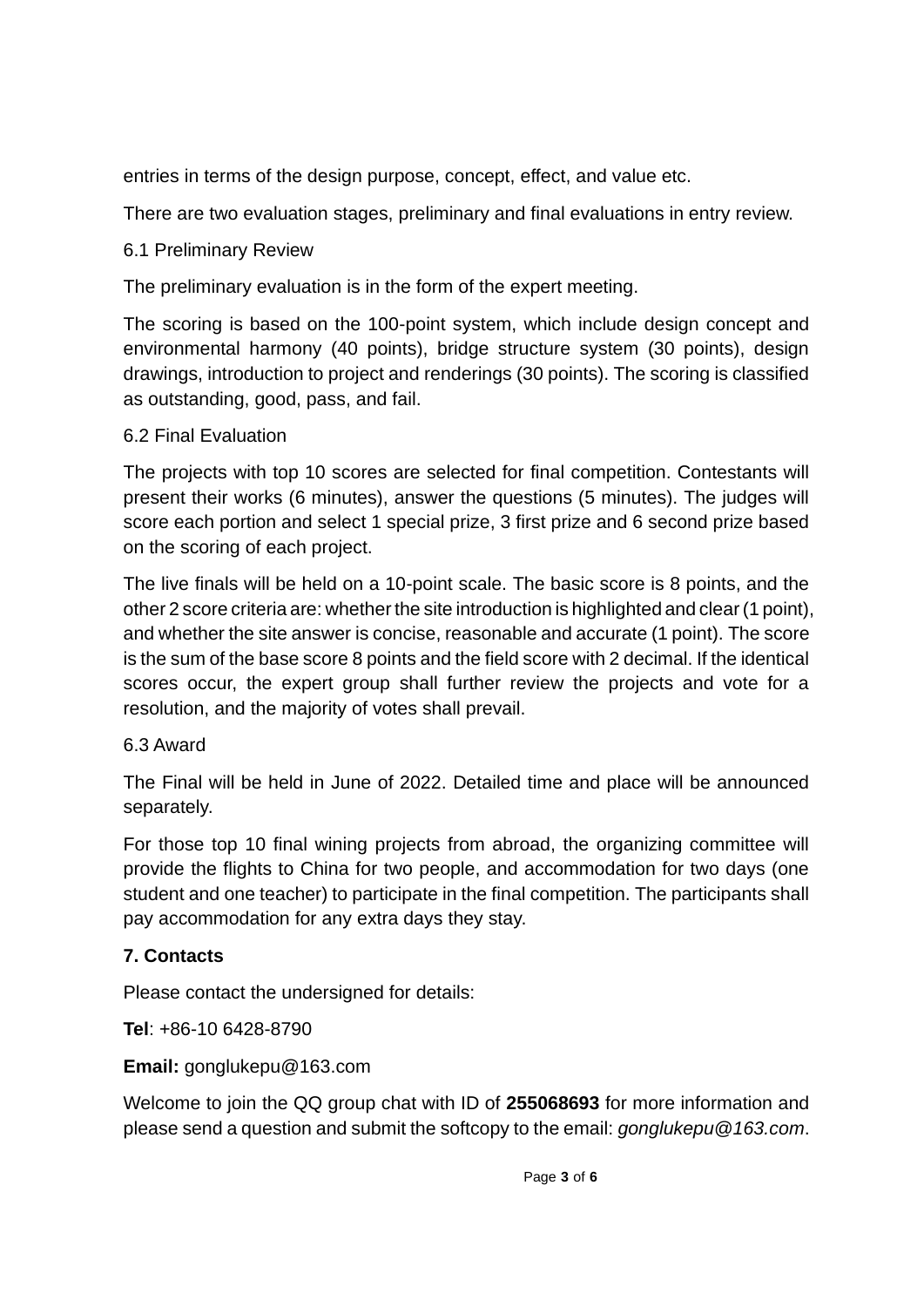#### **Annexure**:

01:Application Form for 2022 World University Students' Bridge Design Competition 02:Design Notes for 2022 World University Students' Bridge Design Competition

Secretary -General:

 $\vec{\lambda}^i \middle| d\vec{\lambda}$ 

November 30, 2021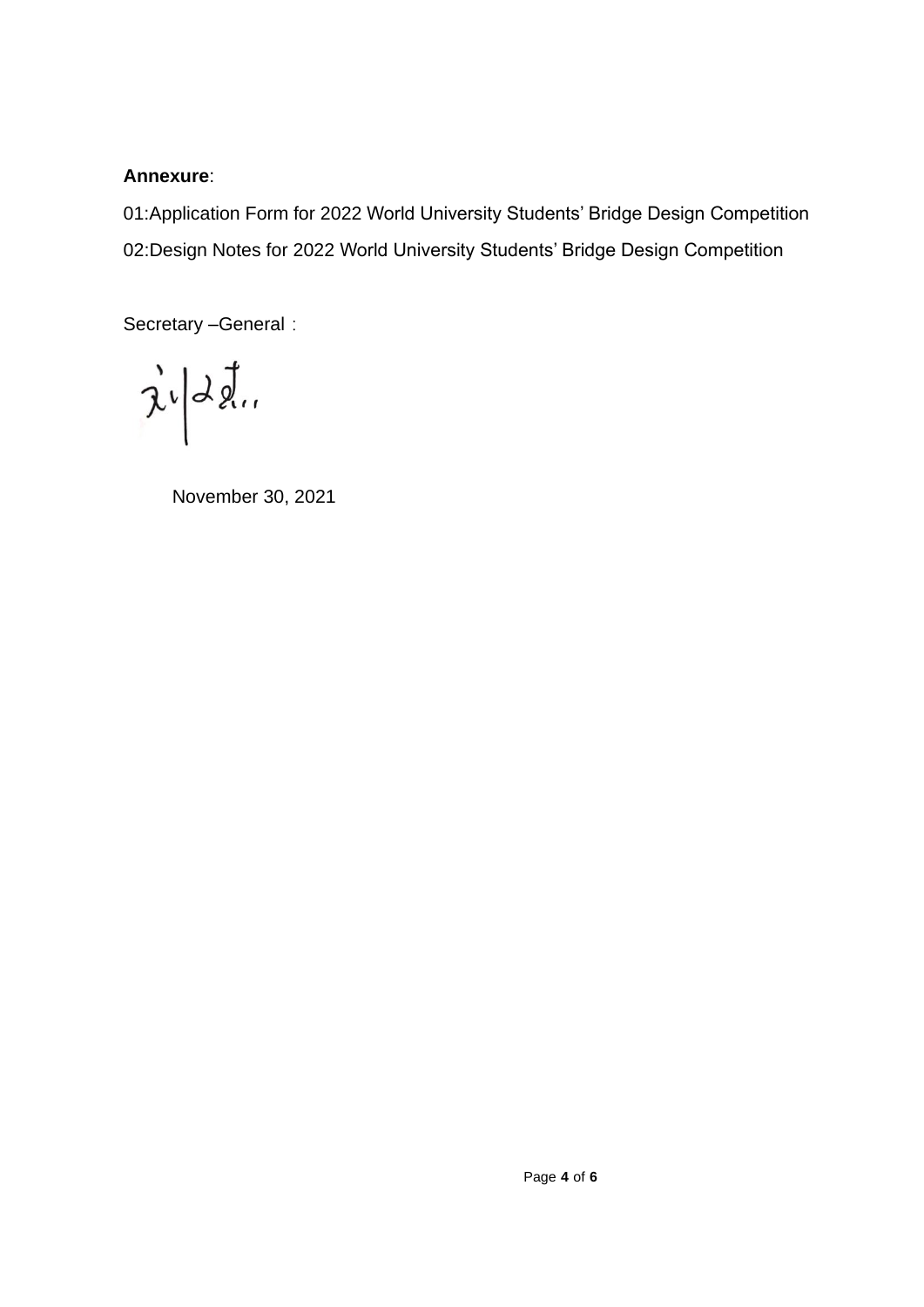**Annexure 01**

# **Application Form for 2022 World University Students' Bridge Design Competition**

## **Entry name**

# **Students**

| Name |  |
|------|--|
|      |  |

| Nationality |  |
|-------------|--|
|-------------|--|

University:

Educational Background:

Mobile:

Email:

## **Advisors**

| Name |  |
|------|--|
|      |  |
|      |  |

| Nationality |  |  |
|-------------|--|--|
|-------------|--|--|

University:

Position/Title:

Mobile:

Email: